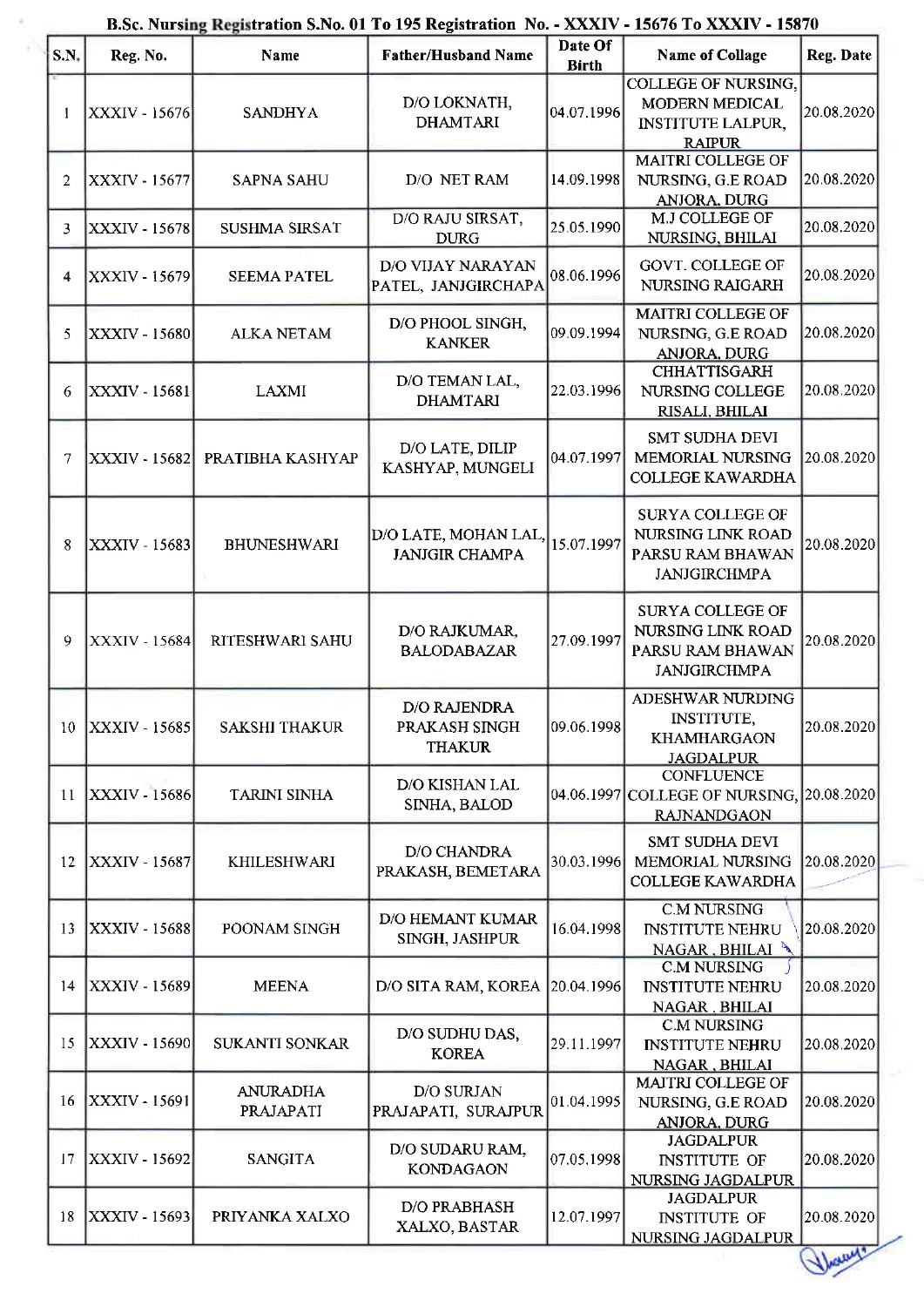| S.N. | Reg. No.             | <b>Name</b>                    | <b>Father/Husband Name</b>                  | Date Of<br><b>Birth</b> | <b>Name of Collage</b>                                                                    | Reg. Date  |
|------|----------------------|--------------------------------|---------------------------------------------|-------------------------|-------------------------------------------------------------------------------------------|------------|
| 19   | XXXIV - 15694        | <b>VANDANA</b>                 | D/O BUDHRAM,<br><b>BASTAR</b>               | 10.10.1995              | ADESHWAR NURDING<br><b>INSTITUTE,</b><br><b>KHAMHARGAON</b><br><b>JAGDALPUR</b>           | 20.08.2020 |
| 20   | XXXIV - 15695        | <b>KAVITA DEVI</b>             | D/O SHYAM SUNDER.<br><b>RAIPUR</b>          | 26.12.1997              | <b>RASTOGI COLLEGE OF</b><br><b>NURSING BHILAI</b>                                        | 20.08.2020 |
| 21   | XXXIV - 15696        | PRAKASH XALXO                  | S/O JAISIRIYA XALXO,<br><b>KORIYA</b>       | 19.05.1994              | C. M NURSING<br><b>INSTITUTE NEHRU</b><br><b>NAGAR BHILAI</b>                             | 20.08.2020 |
| 22   | XXXIV - 15697        | PALLAVI EKKA                   | <b>D/O LATE NIRMAL</b><br>EKKA, JASHPUR     | 02.01.1997              | RITEE COLLEGE OF<br>NURSING,<br><b>CHHATAUNA MANDIR</b><br><b>HAUSAD RAIPUR</b>           | 20.08.2020 |
| 23   | <b>XXXIV - 15698</b> | URMILA PAINKRA                 | D/O LABHO RAM,<br><b>SURGUJA</b>            | 17.06.1996              | <b>GOVT.COLLEGE OF</b><br>NURSING DURG                                                    | 20.08.2020 |
| 24   | XXXIV - 15699        | <b>VIBHA SEN</b>               | <b>D/O DEEPAK KUMAR</b><br>SEN, DURG        | 22.06.1998              | <b>CHHATTISGARH</b><br>NURSING COLLEGE<br>RISALI, BHILAI                                  | 20.08.2020 |
| 25   | XXXIV - 15700        | <b>PRAMILA</b>                 | D/O SHIVNANDAN,<br><b>JANJGIR CHAMPA</b>    | 10.03.1995              | <b>GOVT. NURSING</b><br><b>COLLEGE, BILASPUR</b>                                          | 20.08.2020 |
| 26   | XXXIV - 15701        | <b>HIMALNI NARANG</b>          | D/O LATE. LAKHAN<br>NARANG,<br>MAHASAMUND   | 12.05.1996              | <b>GOVT. NURSING</b><br>COLLEGE, BILASPUR                                                 | 20.08.2020 |
| 27   | XXXIV - 15702        | <b>VANDANA</b>                 | D/O FILIP MINJ,<br><b>JASHPUR</b>           | 25.12.1997              | <b>CHHATTISGARH</b><br>NURSING COLLEGE,<br>DHANORA ROAD,<br><b>BHILAI</b>                 | 20.08.2020 |
| 28   | <b>XXXIV - 15703</b> | <b>MONIKA</b>                  | D/O JEETRAM,<br><b>MAHASAMUND</b>           | 10.08.1995              | <b>SURYA COLLEGE OF</b><br>NURSING,<br><b>MAHASAMUND</b>                                  | 20.08.2020 |
| 29   | XXXIV - 15704        | PRIYANKA RATHIYA               | <b>D/O DEVNATH</b><br>RATHIYA, JHAGARPUR    | 20.12.1995              | <b>SCOPE COLLEGE OF</b><br>NURSING INSTITUTE<br>DUMARTALAB,<br><b>RAIPUR</b>              | 20.08.2020 |
| 30   | XXXIV - 15705        | NEELAM TIRKEY                  | D/O LALSAI TIRKEY,<br><b>JASHPUR</b>        | 15.02.1996              | <b>CHHATTISGARH</b><br><b>NURSING COLLEGE</b><br>RISALI, BHILAI                           | 20.08.2020 |
| 31   | XXXIV - 15706        | DEEP SHIKHA MINZ               | D/O HARMAN MINZ,<br><b>KORBA</b>            | 03.01.1997              | <b>CHHATTISGARH</b><br>NURSING COLLEGE<br>RISALI, BHILAI                                  | 20.08.2020 |
| 32   | XXXIV - 15707        | POONAM RANI XAXA               | D/O RAVIDAN XAXA,<br><b>JASHPUR</b>         | 01.01.1998              | <b>C.M NURSING</b><br><b>INSTITUTE NEHRU</b><br>NAGAR, BHILAI                             | 20.08.2020 |
| 33   |                      | XXXIV - 15708 RANJANA KUSHWAHA | <b>D/O SANTOSH KUMAR</b><br>KUSHWAHA, KOREA | 20.04.1992              | <b>MARGDARSHAN</b><br><b>SANSTHAN COLLEGE</b><br>OF NURSING,<br><b>BAIKUNTHPUR, KOREA</b> | 24.08.2020 |
| 34   | XXXIV - 15709        | <b>RAJNI</b>                   | D/O VIJAY KUMAR,<br><b>KOREA</b>            | [03.10.1988]            | MARGDARSHAN<br><b>SANSTHAN COLLEGE</b><br>OF NURSING,<br><b>BAIKUNTHPUR, KOREA</b>        | 24.08.2020 |
| 35   | XXXIV - 15710        | ARTI KUSHWAHA                  | <b>D/O GANESH KUMAR</b><br>KUSHWAHA, KOREA  | 05.04.1998              | <b>MARGDARSHAN</b><br>SANSTHAN COLLEGE<br>OF NURSING,<br><b>BAIKUNTHPUR, KOREA</b>        | 24.08.2020 |
| 36   | XXXIV - 15711        | <b>FULESH</b>                  | D/O SHYAM LAL,<br><b>BILASPUR</b>           | [06.08, 1990]           | M.J COLLEGE OF<br>NURSING, BHIALI                                                         | 24.08.2020 |

*Avenue*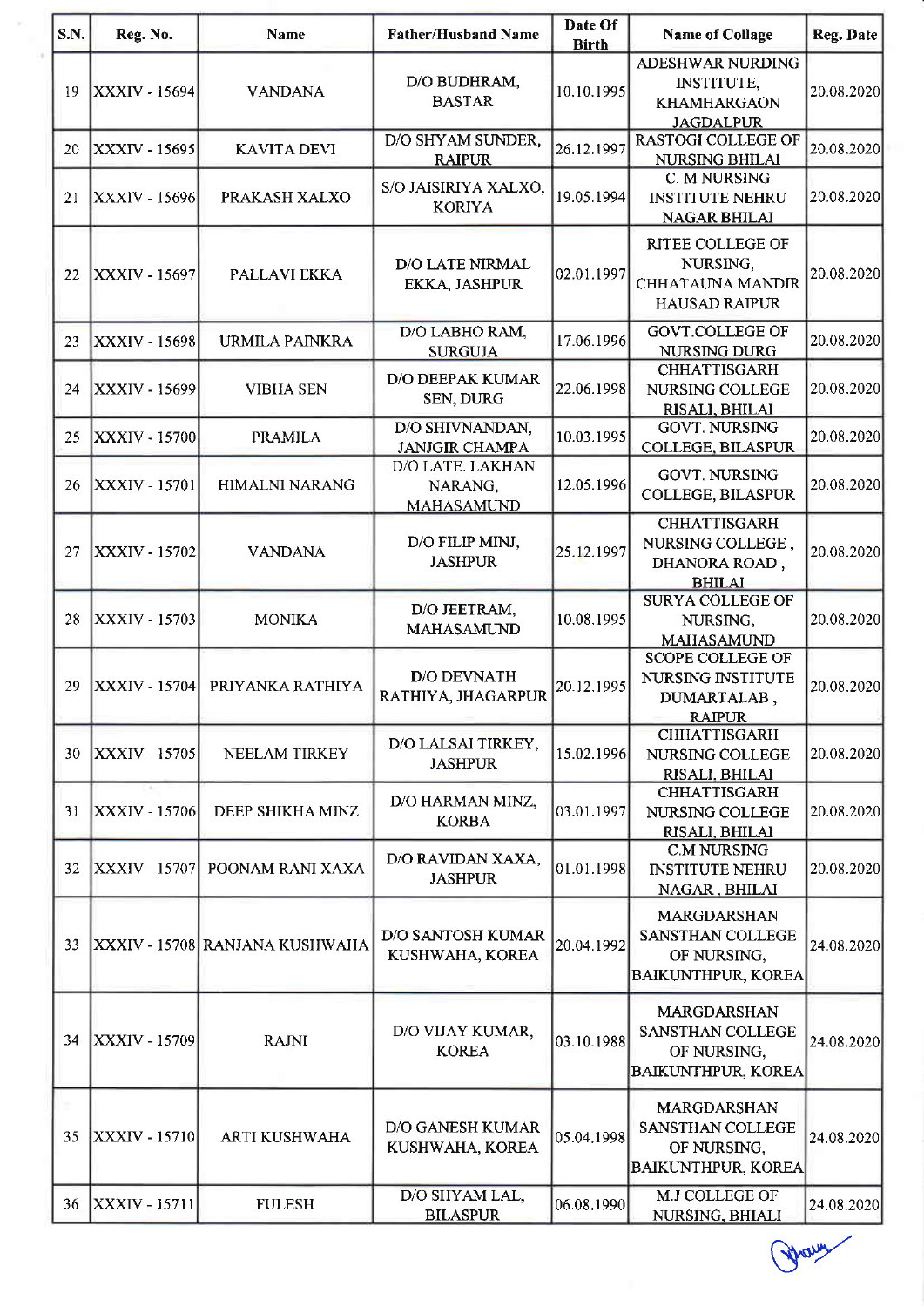| S.N. | Reg. No.               | Name                 | <b>Father/Husband Name</b>                              | Date Of<br><b>Birth</b> | <b>Name of Collage</b>                                                                           | Reg. Date  |
|------|------------------------|----------------------|---------------------------------------------------------|-------------------------|--------------------------------------------------------------------------------------------------|------------|
| 37   | XXXIV - 15712          | POOJA CHOUBEY        | <b>D/O ASHOK KUMAR</b><br>CHOUBEY, BALOD                | 24.12.1996              | <b>GOVT. NURSING</b><br>COLLEGE, BILASPUR                                                        | 24.08.2020 |
| 38   | <b>XXXIV - 15713</b>   | <b>MANISHA</b>       | D/O RAMSHWARUP,<br><b>RAJNANDGAON</b>                   | 15.04.1997              | <b>MARUTI INSTITUTE OF</b><br>NURSING,<br>DALLIRAJHARA,<br><b>BALOD</b>                          | 24.08.2020 |
| 39   | XXXIV - 15714          | SANDHYA SINHA        | D/O ATMA RAM SINHA,<br><b>RAJNANDGAON</b>               | 13.01.1997              | <b>GOVT. NURSING</b><br>COLLEGE, BILASPUR                                                        | 24.08.2020 |
| 40   | <b>XXXIV - 15715</b>   | <b>KANCHAN PATEL</b> | D/O SHIV DAYAL<br>PATEL, KORBA                          | 05.06.1997              | SHANKARACHARYA<br><b>SWAMI SWAROOPAND</b><br><b>COLLEGE OF NURSING.</b><br><b>JUNWANI BHILAI</b> | 24.08.2020 |
| 41   | XXXIV - 15716          | CHHAYA JAMGADE       | <b>D/O SHIV KUMAR</b><br>JAMGADE,<br><b>RAJNANDGAON</b> | 07.06.1998              | <b>GOVT. NURSING</b><br><b>COLLEGE, BILASPUR</b>                                                 | 24.08.2020 |
| 42   | XXXIV - 15717          | REENA KOWACHI        | <b>D/O RAMCHANDRA</b><br>KOWACHI,<br><b>KONDAGAON</b>   | 10.12.1997              | P.G COLLEGE OF<br>NURSING, BHILAI                                                                | 24.08.2020 |
| 43   | XXXIV - 15718          | <b>HEMKALA</b>       | D/O NARESH KUMAR,<br><b>BALOD</b>                       | 30.08.1997              | <b>BHARAT INSTITUTE OF</b><br>NURSING,<br><b>DALLIRAJHARA</b><br><b>BALOD</b>                    | 24.08.2020 |
| 44   | XXXIV - 15719          | <b>RESHAMEE</b>      | <b>D/O MAHENDRA</b><br>KUMAR,<br><b>RAJNANDGAON</b>     | 02.10.1997              | LT. SMT. SUDHA DEVI<br>MEMORIAL NURSING<br>COLLEGE,<br><b>KABIRDHAM</b>                          | 24.08.2020 |
| 45   | XXXIV - 15720          | KOMESHWARI SAHU      | D/O MAKHAN LAL<br>SAHU, RAJNANDGAON                     | 25.09.1997              | SMT.SUDHA DEVI<br>MEMORIAL NUR                                                                   | 24.08.2020 |
| 46   | <b>XXXIV - 15721</b>   | <b>ARVIND VERMA</b>  | <b>S/O ACHAL CHAND</b><br>VERMA,<br><b>RAJNANDGAON</b>  | 19.07.1996              | <b>SHANKARACHARYA</b><br>SWAMI SWAROOPAND<br>COLLEGE OF NURSING,<br><b>JUNWANI BHILAI</b>        | 24.08.2020 |
| 47   | <b>XXXIV - 15722</b>   | <b>LAXMI</b>         | D/O SAMRATH SINGH,<br><b>KOREA</b>                      | 12.08.1996              | <b>SHRI</b><br>SHANKARACHARYA<br><b>COLLEGE OF NURSING,</b><br><b>BHILAI</b>                     | 24.08.2020 |
| 48   | XXXIV - 15723 <b> </b> | KUSUMLATA YADAV      | D/O RAJENDRA<br>KUMAR, JANJGIR<br><b>CHAMPA</b>         | 21.10.1997              | <b>SURYA COLLEGE OF</b><br>NURSING LINK ROAD<br>PARSU RAM BHAWAN<br><b>JANJGIR CHAMPA</b>        | 24.08.2020 |
| 49   | XXXIV - 15724          | RIYA YADAV           | D/O DINESH YADAV,<br><b>JANJGIR CHAMPA</b>              |                         | <b>MOTHER TERESA</b><br>04.02.1998 COLLEGE OF NURSING 24.08.2020<br><b>KUMHARI DURG</b>          |            |
| 50   | XXXIV - 15725          | MEENAKSHI YADAV      | D/O ISHWAR YADAV,<br><b>RAJNANDGAON</b>                 | 20.03.1997              | MAITRI COLLEGE OF<br>NURSING G. E ROAD<br><b>ANJORA, DURG</b>                                    | 24.08.2020 |
| 51   | XXXIV - 15726          | <b>SHWETA</b>        | D/O RAMAYAN SINGH,<br><b>KORBA</b>                      | 10.02.1997              | <b>MAITRI COLLEGE OF</b><br>NURSING G. E ROAD<br><b>ANJORA, DURG</b>                             | 24.08.2020 |
| 52   | XXXIV - 15727          | <b>SHILPA NIKUNJ</b> | D/O SURENDRA RAM<br>NIKUNJ, AMBIKAPUR                   | 26.02.1997              | <b>SHANKARACHARYA</b><br>SWAMI SWAROOPAND<br>COLLEGE OF NURSING,<br><b>JUNWANI BHILAI</b>        | 24.08.2020 |
| 53   | XXXIV - 15728          | <b>PREMLATA</b>      | <b>D/O RAJENDRA</b><br>KUMAR, DHAMTARI                  | 22.04.1997              | <b>GOVT. NURSING</b><br><b>COLLEGE, BILASPUR</b>                                                 | 24.08.2020 |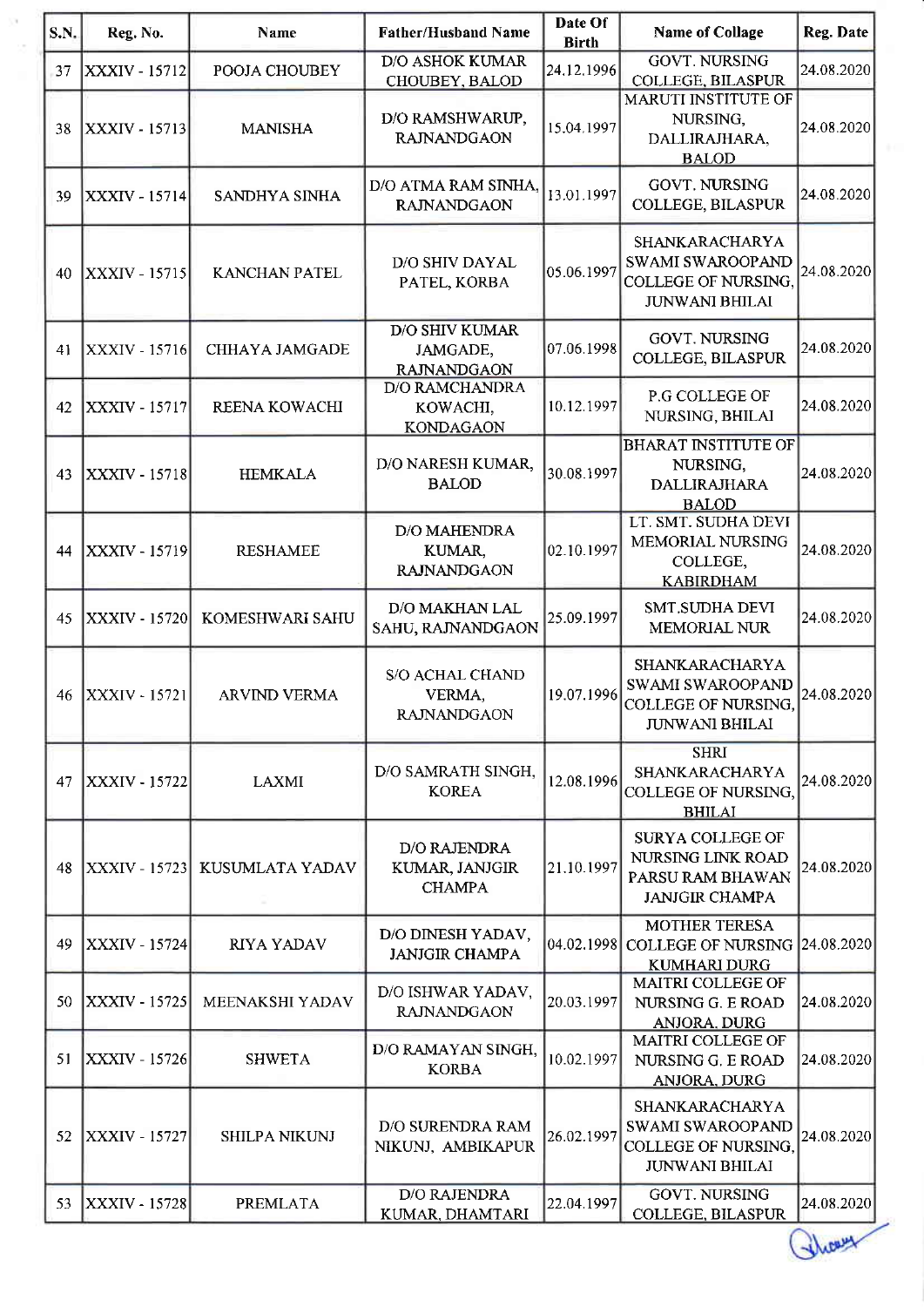| <b>S.N.</b> | Reg. No.             | Name                            | <b>Father/Husband Name</b>                 | Date Of<br><b>Birth</b> | <b>Name of Collage</b>                                                                                                         | Reg. Date  |
|-------------|----------------------|---------------------------------|--------------------------------------------|-------------------------|--------------------------------------------------------------------------------------------------------------------------------|------------|
| 54          | XXXIV - 15729        | <b>JYOTI</b>                    | D/O JIYARAM,<br><b>KAWARDHA</b>            | 12.07.1997              | <b>GOVT. NURSING</b><br>COLLEGE, BILASPUR                                                                                      | 24.08.2020 |
| 55          | XXXIV - 15730        | <b>RATNA</b>                    | D/O SHRAVAN KUMAR,<br><b>MUNGELI</b>       | 03.05.1996              | <b>GOVT. NURSING</b><br>COLLEGE, BILASPUR                                                                                      | 24.08.2020 |
| 56          | XXXIV - 15731        | <b>VIDHI</b>                    | <b>D/O SHAILENDRA</b><br>KUMAR, DURG       | 25.08.1997              | P.G COLLEGE OF<br>NURSING, BHILAI                                                                                              | 24.08.2020 |
| 57          | <b>XXXIV - 15732</b> | <b>NEEMA</b>                    | D/O MELA RAM,<br><b>KORBA</b>              | 11.01.1992              | <b>GOVT, NURSING</b><br><b>COLLEGE, BILASPUR</b>                                                                               | 24.08.2020 |
| 58          | XXXIV - 15733        | <b>LAXMI</b>                    | D/O BHUWAN LAL,<br><b>BALODA BAZAR</b>     | 12.07.1996              | <b>CHHATTISGARH</b><br>NURSING COLLEGE<br>RISALI, BHILAI                                                                       | 24.08.2020 |
| 59          | XXXIV - 15734        | ANJALI SHARMA                   | D/O MOTILAL, DURG                          | [08.12.1995]            | P.G COLLEGE OF<br>NURSING, BHILAI                                                                                              | 24.08.2020 |
| 60          |                      | XXXIV - 15735 UPASANA NIRMALKAR | D/O AGNI KUMAR,<br><b>BALODABAZAR</b>      | 27.07,1997              | <b>GRACIOUS COLLEGE</b><br>OF NURSING<br>ABHANPUR, RAIPUR                                                                      | 24.08.2020 |
| 61          | <b>XXXIV - 15736</b> | <b>INDU SAHU</b>                | D/O LAXMAN,<br><b>BALODABAZAR</b>          | 25.09.1997              | <b>GRACIOUS COLLEGE</b><br>OF NURSING<br>ABHANPUR, RAIPUR                                                                      | 24.08.2020 |
| 62          | <b>XXXIV - 15737</b> | <b>BHARATI</b>                  | D/O CHURAMAN LAL,<br><b>BALOD</b>          | 20.07.1996              | <b>COLLEGE OF NURSING,</b><br><b>CHRISTIAN HOSPITAL</b><br>DCH. DHAMTARI                                                       | 24.08.2020 |
| 63          | <b>XXXIV - 15738</b> | <b>PRIYANKA</b>                 | D/O JAGDISH PRASAD,<br><b>RAIGARH</b>      | 30.05.1996              | <b>BILASA INSTITUTE OF</b><br>NURSING BILASPUR                                                                                 | 24.08.2020 |
| 64          | XXXIV - 15739        | <b>MANORMA</b>                  | D/O HELSAI PAINKRA,<br><b>SURGUJA</b>      | 08.11.1993              | <b>DISHA INSTITUTE OF</b><br>MEDICAL SCIENCE,<br><b>RAIPUR</b>                                                                 | 24.08.2020 |
| 65          | XXXIV - 15740        | MADHULATA PATEL                 | D/O DORMI PRASAD,<br><b>RAIGARH</b>        | 14.05.1997              | PARWATI INSTITUTE<br>OF TRAINING<br><b>RESEARCH &amp;</b><br><b>MANAGEMENT</b><br>NURSING COLLEGE,<br><b>MADANPUR SURAJPUR</b> | 24.08.2020 |
| 66          | XXXIV - 15741        | NIHARIKA DAS                    | <b>D/O MISHAYAL KUMAR</b><br>DAS, SURAJPUR | 21.05.1998              | PARWATI INSTITUTE<br>OF TRAINING<br><b>RESEARCH &amp;</b><br><b>MANAGEMENT</b><br>NURSING COLLEGE,<br><b>MADANPUR SURAJPUR</b> | 24.08.2020 |
| 67          | XXXIV - 15742        | SARITA YADAV                    | D/O SHIV NATH<br>YADAV, SURAJPUR           | [01.08.1997]            | PARWATI INSTITUTE<br>OF TRAINING<br><b>RESEARCH &amp;</b><br>MANAGEMENT<br>NURSING COLLEGE,<br><b>MADANPUR SURAJPUR</b>        | 24.08.2020 |
| 68          | XXXIV - 15743        | <b>KUSUM</b>                    | D/O BARAN LAL SAHU,<br><b>DHAMTARI</b>     | 09.01.1982              | <b>GOVT. NURSING</b><br><b>COLLEGE, BILASPUR</b>                                                                               | 24.08.2020 |
| 69          | XXXIV - 15744        | DEVYANI SAHU                    | D/O MOTI LAL SAHU,<br><b>RAIPUR</b>        | 07.12.1997              | <b>GOVT. NURSING</b><br><b>COLLEGE, RAIGARH</b>                                                                                | 24.08.2020 |
| 70          | <b>XXXIV - 15745</b> | <b>SRISTI SAHU</b>              | <b>D/O MAHESH KUMAR</b><br>SAHU, KORBA     | 03.04.1998              | <b>GOVT. COLLEGE OF</b><br>NURSING, RAIGARH                                                                                    | 24.08.2020 |
| 71          | <b>XXXIV</b> - 15746 | <b>SANJAY KUMAR</b>             | S/O HARI KUNWAR,<br><b>SURAJPUR</b>        | 20.10.1995              | MARGDARSHAN<br><b>SANSTHAN SANSTHAN</b><br><b>COLLEGE OF NURSING,</b><br><b>BAIKUNTHPUR, KOREA</b>                             | 26.08.2020 |

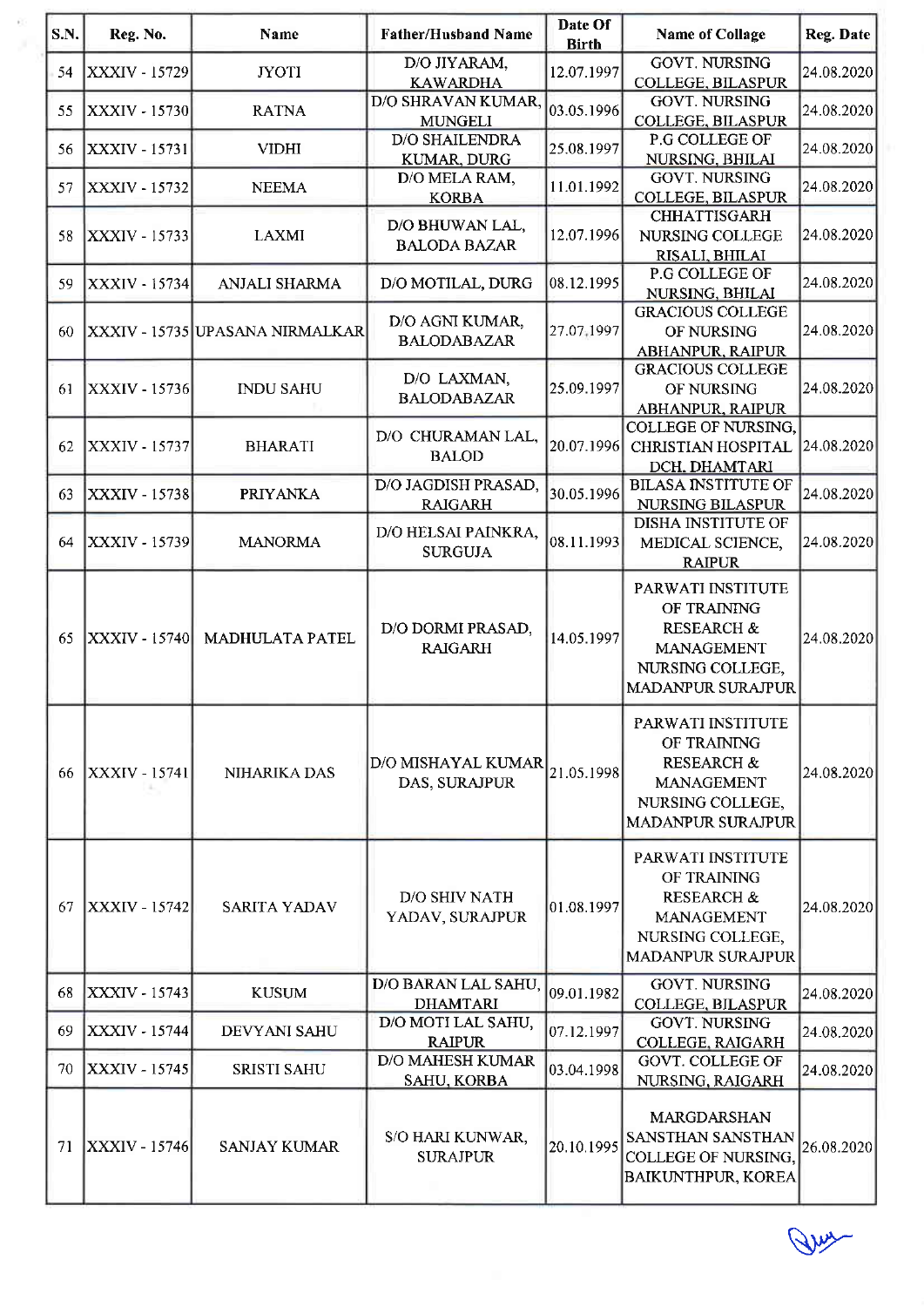| ٠ |  |
|---|--|
|   |  |
|   |  |

| S.N. | Reg. No.             | <b>Name</b>                            | <b>Father/Husband Name</b>                          | Date Of<br><b>Birth</b> | <b>Name of Collage</b>                                                                                                  | <b>Reg. Date</b> |
|------|----------------------|----------------------------------------|-----------------------------------------------------|-------------------------|-------------------------------------------------------------------------------------------------------------------------|------------------|
| 72   | <b>XXXIV - 15747</b> | <b>GUNJA SAHU</b>                      | D/O KISHAN SAHU,<br><b>RAIPUR</b>                   | 08.12.1996              | <b>AADARSH NURSING</b><br><b>INSTITUTE,</b><br>DATRENGA, RAIPUR                                                         | 26.08.2020       |
| 73   | <b>XXXIV - 15748</b> | <b>LALITA</b>                          | D/O SARDARI SINGH,<br><b>SURAJPUR</b>               | 26.11.1996              | PARWATI INSTITUTE<br>OF TRAINING<br><b>RESEARCH &amp;</b><br>MANAGEMENT<br>NURSING COLLEGE,<br><b>MADANPUR SURAJPUR</b> | 26.08.2020       |
| 74   | XXXIV - 15749        | <b>RITU BALA DAS</b>                   | D/O HEMLET DAS,<br><b>BILASPUR</b>                  | 25.01.1998              | P.G COLLEGE OF<br>NURSING, BHILAI                                                                                       | 26.08.2020       |
| 75   | <b>XXXIV - 15750</b> | <b>BALJEET KAUR</b><br><b>SUNGHEDA</b> | D/O HARDEV SINGH<br>SUNGHEDA, BASTAR                | 28.06.1996              | P.G COLLEGE OF<br>NURSING, BHILAI                                                                                       | 26.08.2020       |
| 76   |                      | XXXIV - 15751  MONIKA SRIJANA RAM      | D/O. LATE RAKESH<br><b>RAM, RAIPUR</b>              | 09.01.1997              | P.G COLLEGE OF<br>NURSING, BHILAI                                                                                       | 26.08.2020       |
| 77   | XXXIV - 15752        | <b>NARAYANI</b>                        | D/O RAMCHANDRA,<br><b>DHAMTARI</b>                  | 02.01.1997              | <b>RELIANCE INSTITUTE</b><br>OF NURSING,<br><b>DHAMTARI</b>                                                             | 26.08.2020       |
| 78   | XXXIV - 15753        | <b>GOURI MISHRA</b>                    | D/O G P MISHRA, DURG 01.03.1995                     |                         | <b>RASTOGI COLLEGE OF</b><br>NURSING, BHILAI                                                                            | 26.08.2020       |
| 79   | <b>XXXIV - 15754</b> | <b>SANJANA DIXENA</b>                  | <b>D/O SURESH KUMAR</b><br>DIXENA, KORBA            | 22.02.1998              | P.G COLLEGE OF<br>NURSING, BHILAI                                                                                       | 26.08.2020       |
| 80   | XXXIV - 15755        | <b>LEENA JAMES</b>                     | D/O RAJENDRA<br>KUMAR JAMES, DURG                   | 07.01.1998              | P.G COLLEGE OF<br>NURSING, BHILAI                                                                                       | 26.08.2020       |
| 81   | <b>XXXIV - 15756</b> | <b>AMMU JAYAN</b>                      | D/O JAYAN V.S, KORBA 09.04.1996                     |                         | ORIENTAL COLLEGE<br>OF NURSING,<br><b>MANIKPUR DISTT-</b><br><b>KORBA</b>                                               | 26.08.2020       |
| 82   | XXXIV - 15757        | ANAMIKA KUJUR                          | D/O KHOOBLAL KUJUR,<br><b>BALRAMPUR</b>             | 01.07.1997              | <b>GOVT. NURSING</b><br><b>COLLEGE, RAIGARH</b>                                                                         | 26.08.2020       |
| 83   | <b>XXXIV - 15758</b> | <b>DIVYA</b><br><b>VISHWAKARMA</b>     | D/O VISHVAKARAM,<br><b>KOREA</b>                    | 20.06.1996              | <b>L.B PATEL COLLEGE</b><br>OF NURSING, CHIRMIRI                                                                        | [26.08.2020]     |
| 84   | XXXIV - 15759        | <b>MANGNI</b>                          | D/O DARSU RAM,<br><b>KANKER</b>                     | 10.03.1995              | MAITRI COLLEGE OF<br>NURSING G. E ROAD<br><b>ANJORA, DURG</b>                                                           | 26.08.2020       |
| 85   | XXXIV - 15760        | <b>KULESHWARI</b>                      | <b>D/O MAHESH</b><br>BHURAYA,<br><b>RAJNANDGAON</b> | 07.01.1986              | GOVT. COLLEGE OF<br><b>NURSING, DURG</b>                                                                                | 26.08.2020       |
| 86   | <b>XXXIV - 15761</b> | CHANCHAL SAHU                          | D/O DILIP SAHU,<br><b>RAIPUR</b>                    | 03.03.1998              | <b>BETHANY COLLEGE OF</b><br>NURSING, BORSI, DURG                                                                       | 26.08.2020       |
| 87   | XXXIV - 15762        | NAINA NAGVANSHI                        | D/O KRISHNA KUMAR,<br><b>BASTAR</b>                 | 20.05.1998              | COLLEGE OF NURSING,<br><b>CHRISTIAN HOSPITAL</b><br>DCH, DHAMTARI                                                       | 26.08.2020       |
| 88   | XXXIV - 15763        | <b>KAMINI NIYAL</b>                    | D/O ALOK NIYAL,<br><b>MAHASAMUND</b>                | 21.07.1998              | GOVT. COLLEGE OF<br><b>NURSING, BILASPUR</b>                                                                            | 26.08.2020       |
| 89   | XXXIV - 15764        | <b>CHRISTI TOPPO</b>                   | D/O JUNAS TOPPO,<br><b>KORBA</b>                    | 30.11.1996              | <b>BETHANY COLLEGE OF</b><br>NURSING, BORSI, DURG                                                                       | 26.08.2020       |
| 90   | <b>XXXIV - 15765</b> | ARISTO SENAPATI                        | D/O VARDAN LAL<br>SENAPATI, DURG                    | 16.04.1997              | <b>BETHANY COLLEGE OF</b><br>NURSING, BORSI, DURG                                                                       | 26.08.2020       |
| 91   | <b>XXXIV - 15766</b> | ANISHAVINSI EKKA                       | D/O ANIL EKKA,<br><b>JASHPUR</b>                    | 26.12.1996              | <b>BETHANY COLLEGE OF</b><br>NURSING, BORSI, DURG                                                                       | 26.08.2020       |
| 92   | XXXIV - 15767        | <b>GIRJA</b>                           | D/O PUSHKAR LAL,<br><b>MAHASAMUND</b>               | 07.02.1997              | <b>GOVT. COLLEGE OF</b><br>NURSING, RAIGARH                                                                             | 26.08.2020       |

A hours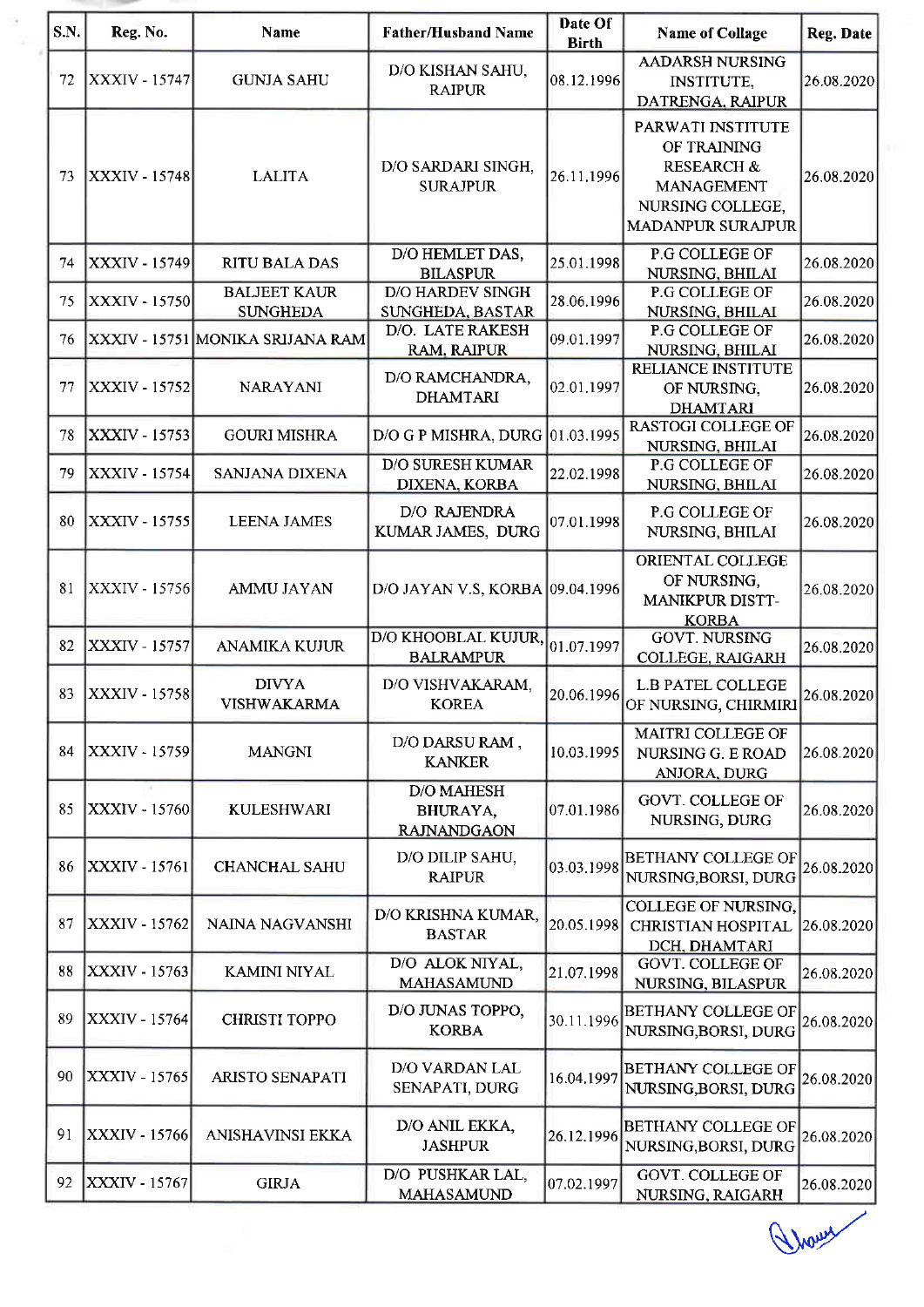| S.N. | Reg. No.             | <b>Name</b>           | <b>Father/Husband Name</b>               | Date Of<br><b>Birth</b> | <b>Name of Collage</b>                                                              | Reg. Date  |
|------|----------------------|-----------------------|------------------------------------------|-------------------------|-------------------------------------------------------------------------------------|------------|
| 93   | <b>XXXIV - 15768</b> | <b>NANDNI</b>         | D/O MUNESH DAS,<br><b>KANKER</b>         | 06.08.1995              | <b>FLORENCE COLLEGE</b><br>OF NURSING,<br><b>DHAMTARI</b>                           | 26.08.2020 |
| 94   | XXXIV - 15769        | <b>CHAMPA URANW</b>   | D/O NEHRULAL,<br><b>KORBA</b>            | 12.08.1990              | <b>APOLLO COLLEGE OF</b><br>NURSING, ANJORA,<br><b>DURG</b>                         | 26.08.2020 |
| 95   | XXXIV - 15770        | <b>JANESHWARI</b>     | D/O DERHA RAM,<br><b>BALOD</b>           | 07.04.1997              | <b>APOLLO COLLEGE OF</b><br>NURSING, ANJORA,<br><b>DURG</b>                         | 26.08.2020 |
| 96   | XXXIV - 15771        | SHAHEEN ANSARI        | D/O SIRAJUDDIN,<br><b>KOREA</b>          | 09.02.1998              | <b>BETHANY COLLEGE OF</b><br>NURSING, BORSI, DURG                                   | 26.08.2020 |
| 97   | XXXIV - 15772        | <b>ANNAPURNA</b>      | D/O MAHAVIR,<br><b>BALODABAZAR</b>       | 07.07.1996              | <b>GOVT. NURSING</b><br><b>COLLEGE, RAIPUR</b>                                      | 26.08.2020 |
| 98   | <b>XXXIV - 15773</b> | <b>DIVYA</b>          | D/O GAIND LAL,<br><b>DHAMTARI</b>        | 16.09.1997              | SANDIPANI ACADEMY,<br>ACHHAOTI, DURG                                                | 26.08.2020 |
| 99   | XXXIV - 15774        | <b>SONY TIWARI</b>    | D/O MURLI, RAIGARH                       | 21.06.1997              | <b>CAREER COLLEGE OF</b><br>NURSING, RAIGARH                                        | 26.08.2020 |
| 100  | <b>XXXIV - 15775</b> | <b>TARUN</b>          | D/O LAKHAN LAL,<br><b>BALOD</b>          | 07.08.1993              | <b>RASTOGI COLLEGE OF</b><br>NURSING,<br><b>RAJNANDGAON</b>                         | 26.08.2020 |
| 101  | <b>XXXIV - 15776</b> | <b>ARCHANA TIGGA</b>  | D/O ISMAIL TIGGA,<br><b>SOHAGPUR</b>     | 05.01.1997              | <b>BETHANY COLLEGE OF</b><br>NURSING, BORSI, DURG                                   | 26.08.2020 |
| 102  | XXXIV - 15777        | <b>VINITA HIRWANI</b> | D/O LOKNATH<br>HIRWANI, DURG             | 13.06.1997              | <b>BETHANY COLLEGE OF</b><br>NURSING, BORSI, DURG                                   | 26.08.2020 |
| 103  | <b>XXXIV - 15778</b> | <b>TARINI SAHU</b>    | D/O GAGANJYOTI<br>SAHU, BALOD            | 08.09.1997              | <b>BETHANY COLLEGE OF</b><br>NURSING, BORSI, DURG                                   | 26.08.2020 |
| 104  | XXXIV - 15779        | <b>RANJANA</b>        | D/O PUNU RAM, KORBA 09.08.1996           |                         | <b>BETHANY COLLEGE OF</b><br>NURSING, BORSI, DURG                                   | 26.08.2020 |
| 105  | <b>XXXIV - 15780</b> | CHANDRAKANTA          | D/O RATH RAM,<br><b>JANJGIR CHAMPA</b>   | 10.06.1995              | PRATIBHA INSTITUTE<br>OF NURSING, MOWA<br><b>RAIPUR</b>                             | 26.08.2020 |
|      | 106 XXXIV - 15781    | MADHU VERMA           | D/O CHANNU VERMA,<br><b>BALODA BAZAR</b> | 26.11.1998              | <b>C.G COLLEGE OF</b><br>NURSING, NEW<br><b>RAJENDRA NAGAR</b><br><b>RAIPUR</b>     | 26.08.2020 |
| 107  | XXXIV - 15782        | <b>JAYA</b>           | D/O UTTAM PRASAD<br>DESHMUKH, BALOD      | 13.08.1996              | P.G COLLEGE OF<br>NURSING, BHILAI                                                   | 26.08.2020 |
| 108  | <b>XXXIV - 15783</b> | PINKY PATEL           | D/O SHAMBHUNATH<br>PATEL, BASTAR         | 30.07.1998              | <b>JAGDALPUR</b><br><b>INSTITUTE OF</b><br>NURSING, JAGDALPUR                       | 26.08.2020 |
| 109  | <b>XXXIV - 15784</b> | PRIYA SAHU            | D/O KRIT LAL SAHU,<br><b>RAJNANDGAON</b> | 05.10.1998              | <b>CENTRAL INDIA</b><br><b>COLLEGE OF NURSING.</b><br>DEWADA,<br><b>RAJNANDGAON</b> | 26.08.2020 |
| 110  | <b>XXXIV - 15785</b> | <b>CHETANA</b>        | D/O PURUSHOTTAM<br>LAL, BALOD            | 12.02.1997              | <b>BHARAT INSTITUTE OF</b><br>NURSING,<br><b>DALLIRAJHARA</b><br><b>BALOD</b>       | 26.08.2020 |
| 111  | $ XXXIV - 15786 $    | PREETI VERMA          | D/O KAILASH,<br><b>BILASPUR</b>          | 07.05.1995              | SANDIPANI ACADEMY<br>PENDRI(MASTURI)<br><b>BILASPUR</b>                             | 26.08.2020 |
|      | 112 XXXIV - 15787    | <b>BHARTI</b>         | D/O NARESH,<br><b>DHAMTARI</b>           | 02.07.1996              | RELIANCE INSTITUTE<br>OF NURSING,<br><b>DHAMTARI</b>                                | 27.08.2020 |
|      |                      |                       |                                          |                         |                                                                                     |            |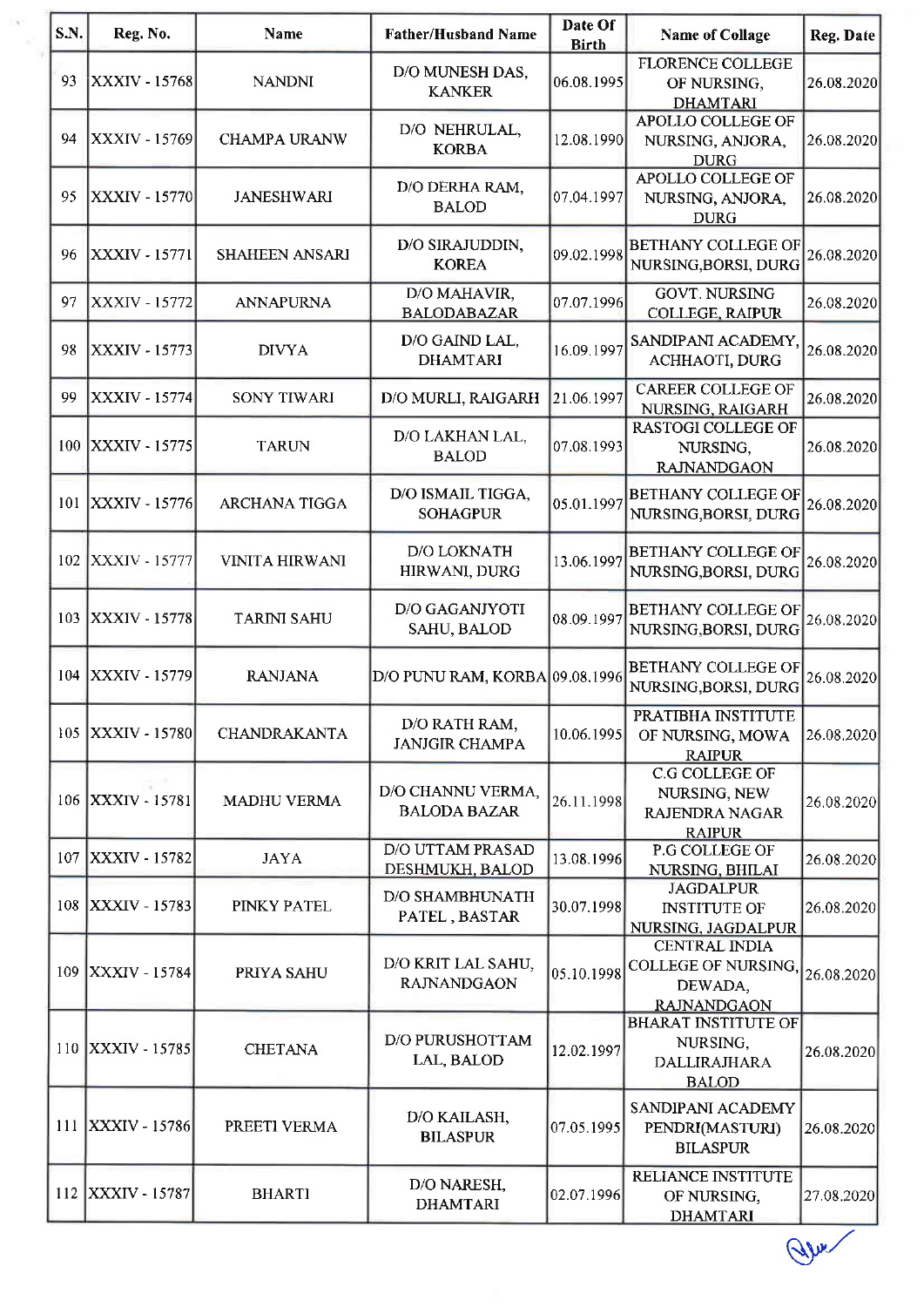| S.N. | Reg. No.             | <b>Name</b>                          | <b>Father/Husband Name</b>                                | Date Of<br><b>Birth</b> | <b>Name of Collage</b>                                                                   | Reg. Date                 |
|------|----------------------|--------------------------------------|-----------------------------------------------------------|-------------------------|------------------------------------------------------------------------------------------|---------------------------|
| 113  | <b>XXXIV - 15788</b> | <b>HIMANSHI SAHU</b>                 | <b>D/O RUPNARAYAN</b><br>SAHU, RAIGARH                    | 18.03.1997              | <b>CAREER COLLEGE OF</b><br>NURSING, RAIGARH                                             | 27.08.2020                |
| 114  | <b>XXXIV - 15789</b> | <b>KANAK LATA</b>                    | D/O FAGU RAM,<br><b>JANJGIR CHAMPA</b>                    | 19.06.1997              | <b>MOTHER TERESA</b><br><b>COLLEGE OF NURSING</b><br>KUMHARI, DURG                       | $\left 27.08.2020\right $ |
| 115  | <b>XXXIV - 15790</b> | <b>SWETA SAHU</b>                    | D/O RAJU RAM SAHU,<br><b>RAJNANDGAON</b>                  | 29.10.1998              | <b>CENTRAL INDIA</b><br><b>COLLEGE OF NURSING</b><br><b>DEWADA</b><br><b>RAJNANDGAON</b> | 27.08.2020                |
| 116  | <b>XXXIV - 15791</b> | <b>TARUNA PATEL</b>                  | <b>D/O BHAGAWAT</b><br>PRASAD PATEL,<br><b>MAHASAMUND</b> | 02.02.1997              | <b>SURYA COLLEGE OF</b><br>NURSING,<br><b>MAHASAMUND</b>                                 | 27.08.2020                |
| 117  | XXXIV - 15792        | <b>VRINDA</b>                        | D/O BHAGWAT SINGH,<br><b>BILASPUR</b>                     | 22.09.1997              | <b>GOVT. NURSING</b><br><b>COLLEGE, BILASPUR</b>                                         | 27.08.2020                |
| 118  | XXXIV - 15793        | <b>SUNITA SIDAR</b>                  | D/O JANKI BAI SIDAR,<br><b>BALODABAZAR</b>                | 05.05.1997              | <b>GOVT. NURSING</b><br>COLLEGE, BILASPUR                                                | 27.08.2020                |
| 119  | XXXIV - 15794        | <b>ROSHANI</b><br><b>SURYAVANSHI</b> | D/O PRAMOD KUMAR,<br><b>KORBA</b>                         | 29.7.1997               | <b>GOVT. NURSING</b><br><b>COLLEGE, BILASPUR</b>                                         | 27.08.2020                |
| 120  | XXXIV - 15795        | <b>BHAWANI LATA</b><br><b>NISHAD</b> | D/O SUNDRU RAM<br><b>NISHAD</b>                           | 22.07.1997              | <b>RAVI SHANKAR</b><br><b>INSTITUTE OF</b><br><b>NURSING NAYA</b><br><b>RAIPUR</b>       | 27.08.2020                |
| 121  | <b>XXXIV - 15796</b> | VIJAYASHANTI                         | D/O ROSHANLAL,<br><b>JANJGIRCHAMPA</b>                    | 05.09.1996              | <b>SHRI INSTITUTE OF</b><br>MEDICAL SCIENCE &<br><b>RESEARCH CENTRE</b><br><b>KORBA</b>  | 27.08.2020                |
| 122  | XXXIV - 15797        | POOJA PATEL                          | D/O RAM KUMAR,<br><b>RAIGARH</b>                          | 17.06.1997              | <b>GOVT. NURSING</b><br><b>COLLEGE, BILASPUR</b>                                         | 27.08.2020                |
| 123  | <b>XXXIV - 15798</b> | <b>BHARATI PATEL</b>                 | D/O SANTOSH PATEL,<br><b>RAIGARH</b>                      | 17.08.1997              | <b>GOVT. COLLEGE OF</b><br>NURSING, RAIGARH                                              | 27.08.2020                |
| 124  | XXXIV - 15799        | <b>HARISH KUMARI</b>                 | D/O ANUP SINGH,<br><b>KORBA</b>                           | 23.01.1997              | <b>GOVT. NURSING</b><br><b>COLLEGE, BILASPUR</b>                                         | 27.08.2020                |
| 125  | <b>XXXIV - 15800</b> | GITANJALI RAJWADE                    | W/O KAMLESHWAR<br>PRASAD RAJWADE,<br><b>SURGUJA</b>       | 01.07.1979              | <b>GOVT. COLLEGE OF</b><br>NURSING, AMBIKAPUR                                            | 27.08.2020                |
| 126  | XXXIV - 15801        | <b>SUSHMA ROY</b>                    | D/O SHIVKUMAR ROY,<br><b>RAIPUR</b>                       | 07.07.1995              | <b>AADARSH NURSING</b><br><b>INSTITUTE,</b><br>DATRENGA, RAIPUR                          | 27.08.2020                |
| 127  | XXXIV - 15802        | <b>ANCHAL</b>                        | D/O PUNIT RAM,<br><b>BALODABAZAR</b>                      | 08.11.1995              | <b>GOVT. NURSING</b><br>COLLEGE, JAGDALPUR                                               | 27.08.2020                |
| 128  | <b>XXXIV - 15803</b> | SANSKRITI TEKAM                      | D/O RAHUL TEKAM,<br><b>RAIPUR</b>                         | 28.08.1998              | <b>GOVT. NURSING</b><br><b>COLLEGE, RAIPUR</b>                                           | 27.08.2020                |
| 129  | <b>XXXIV - 15804</b> | <b>BHANUPRIYA SAHU</b>               | <b>D/O RAJESH</b><br>SAHU, RAIPUR                         | 29.07.1996              | <b>BETHANY COLLEGE OF</b><br><b>NURSING</b>                                              | 27.08.2020                |
| 130  | <b>XXXIV - 15805</b> | <b>SATYA</b>                         | D/O PUSAU RAM,<br><b>BEMETARA</b>                         |                         | <b>MAHARANA PRATAP</b><br>15.06.1996 COLLEGE OF NURSING, 27.08.2020<br><b>RAIPUR</b>     |                           |
| 131  |                      | XXXIV - 15806  RESHAMI MUDHUKAR      | <b>D/O GANGADAS</b><br>MADHUKAR,<br><b>BALODABAZAR</b>    | 10.05.1996              | <b>AADARSH NURSING</b><br><b>INSTITUTE</b><br>DATRENGA, RAIPUR                           | 27.08.2020                |
| 132  | XXXIV - 15807        | <b>SHIKHA SAHU</b>                   | D/O BASANT KUMAR,<br><b>BALODABZAR</b>                    |                         | MAHARANA PRATAP<br>21.12.1996 COLLEGE OF NURSING, 27.08.2020<br><b>RAIPUR</b>            |                           |
| 133  | <b>XXXIV - 15808</b> | YAMINI SAHU                          | D/O PARASRAM SAHU,<br><b>MAHASAMUND</b>                   | 19.09.1996              | <b>COLUMBIA COLLEGE</b><br>OF NURSING, RAIPUR                                            | 27.08.2020                |
|      |                      | 134 XXXIV - 15809 HEMPUSHPA SHRIWAS  | D/O BIHARI SHRIWAS,<br><b>JANJGIR CHAMPA</b>              | 29.08.1997              | <b>CAREER COLLEGE OF</b><br>NURSING, RAIGARH                                             | 27.08.2020                |
|      | 135 XXXIV - 15810    | <b>JAYA GANDHI</b>                   | D/O JUGALKISHOR<br><b>GANDHI, KANKER</b>                  | 24.02.1998              | <b>BETHANY COLLEGE OF</b><br>NURSING, BORSI,<br><b>DURG</b>                              | 27.08.2020                |
|      |                      |                                      |                                                           |                         |                                                                                          | ساله                      |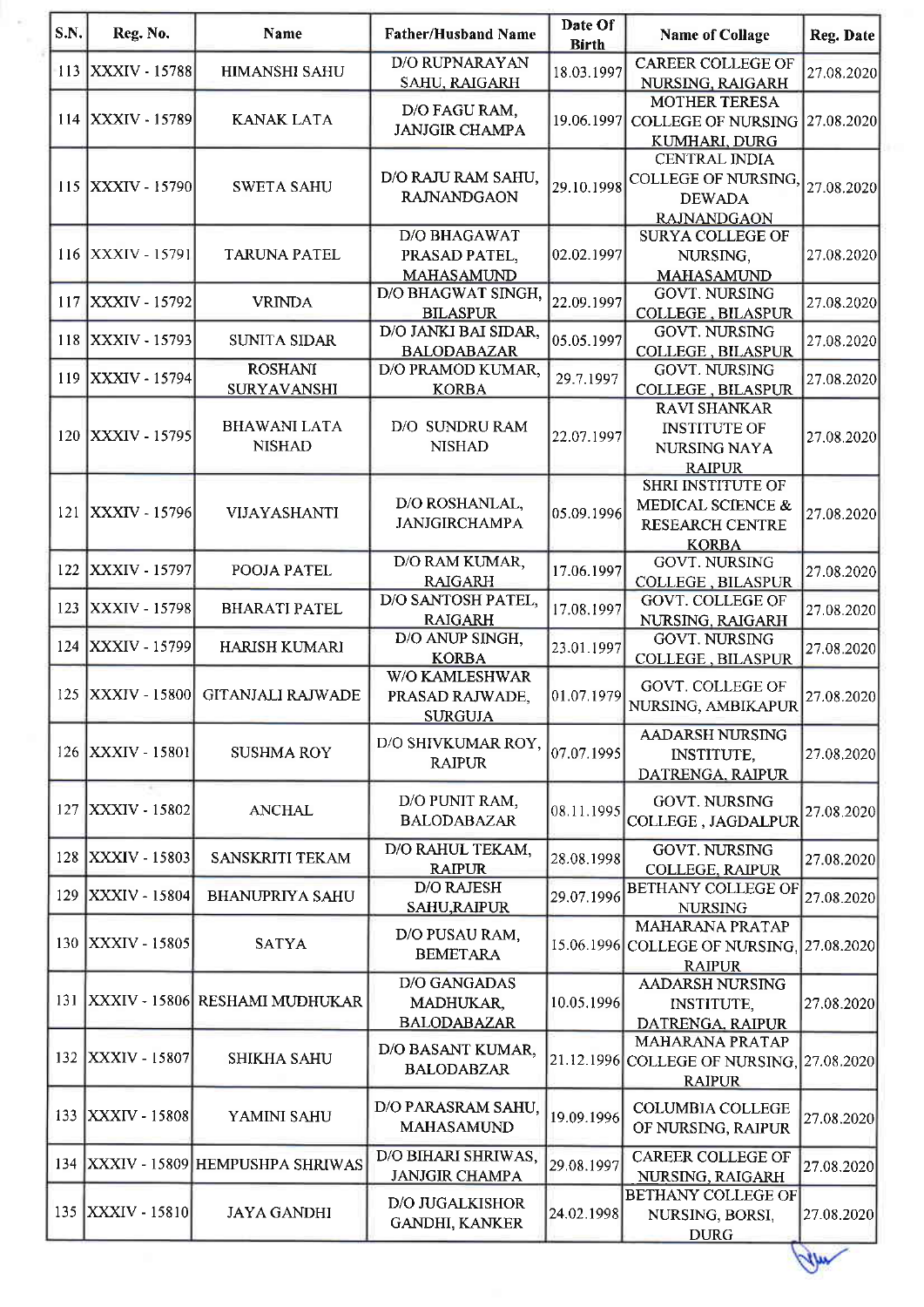| S.N. | Reg. No.             | <b>Name</b>                      | <b>Father/Husband Name</b>                                     | Date Of<br><b>Birth</b> | <b>Name of Collage</b>                                                                           | Reg. Date   |
|------|----------------------|----------------------------------|----------------------------------------------------------------|-------------------------|--------------------------------------------------------------------------------------------------|-------------|
|      | 136 XXXIV - 15811    | PRINSI GHRITLAHARE               | <b>D/O SANTOSH KUMAR</b><br>GHRITLAHARE,<br><b>BALODABAZAR</b> | 11.04.1998              | DR. RAJENDRA<br>PRASAD COLLEGE OF<br>NURSING, BHILAI                                             | 27.08.2020  |
|      | 137 XXXIV - 15812    | PRERNA SHARMA                    | D/O RAJESH SHARMA,<br><b>DHAMTARI</b>                          | 23.05.1993              | <b>COLLEGE OF NURSING,</b><br><b>MODERN MEDICAL</b><br><b>INSTITUTE LALPUR,</b><br><b>RAIPUR</b> | 27.08.2020  |
| 138  | <b>XXXIV - 15813</b> | <b>KAVITA</b>                    | D/O GAJENDRA<br>PRASAD, RAIPUR                                 |                         | <b>MAHARANA PRATAP</b><br>15.01.1996 COLLEGE OF NURSING,<br><b>KOTA RAIPUR</b>                   | 27.08.2020  |
| 139  | <b>XXXIV - 15814</b> | <b>DEEPIKA</b>                   | D/O PREM SINGH,<br><b>RAIPUR</b>                               | [01.03.1996]            | <b>COLUMBIA COLLEGE</b><br>OF NURSING, RAIPUR                                                    | 27.08.2020  |
|      | 140 XXXIV - 15815    | <b>DHARMDAS RATRE</b>            | S/O DHANUKRAM,<br><b>KAWARDHA</b>                              | 17.04.1997              | <b>SHRISHTI INSTITUTE</b><br>OF MEDICAL SCIENCE<br>& RESEARCH CENTRE<br><b>KORBA</b>             | 27.08.2020  |
| 141  | <b>XXXIV - 15816</b> | <b>BHUNESHWARI</b>               | D/O KULDHAR,<br><b>BASTAR</b>                                  | 15.03.1996              | <b>JAGDALPUR</b><br><b>INSTITUTE OF</b><br>NURSING, JAGDALPUR                                    | 27.08.2020  |
| 142  |                      | XXXIV - 15817 SUMIT SINGH THAKUR | <b>S/O LOKESHWAR</b><br>THAKUR, DHAMTARI                       | 11.09.1997              | SHIVAM COLLEGE OF<br>NURSING,<br><b>GARIYABAND</b>                                               | 27.08.2020  |
| 143  | <b>XXXIV - 15818</b> | <b>MONIKA</b>                    | D/O J. LOKESH, DURG                                            | 22.06.1998              | P.G COLLEGE OF<br>NURSING, BHILAI                                                                | 27.08.2020  |
| 144  | XXXIV - 15819        | M. JASMINE JOHN                  | D/O M.K. RAO, DURG                                             | 21.10.1997              | P.G COLLEGE OF<br>NURSING, BHILAI                                                                | 27.08.2020  |
|      | 145 XXXIV - 15820    | <b>GITANJALI SAHU</b>            | D/O MUNISH KUMAR,<br><b>DHAMTARI</b>                           | 01.11.1997              | COLLEGE OF NURSING,<br>CHRISTIAN HOSPITAL,<br>DCH, DHAMTARI                                      | 27.08.2020  |
|      | 146 XXXIV - 15821    | PUSHPLATA                        | D/O BHOOPESHWAR,<br><b>DHAMTARI</b>                            | 16.10.1997              | <b>FLORENCE COLLEGE</b><br>OF NURSING,<br><b>DHAMTARI</b>                                        | 27.08.2020  |
|      | 147   XXXIV - 15822  | DEEPIKA TOPPO                    | D/O ANJLUS TOPPO,<br><b>BALRAMPUR</b>                          | 25.03.1997              | M.J COLLEGE OF<br>NURSING,<br>KOHKA, JUNWANI<br><b>ROAD BHILAI</b>                               | 27.08.2020  |
|      | 148 XXXIV - 15823    | <b>SHEELA SAHU</b>               | <b>D/O BHAGESH RAM</b><br>SAHU, DHAMTARI                       |                         | COLLEGE OF NURSING,<br>05.03.1997 DHAMTARI CHRISTIAN 27.08.2020<br>HOSPITAL, DHAMTARI            |             |
|      | 149 XXXIV - 15824    | <b>RICH TIRKEY</b>               | <b>D/O AJEET PAL</b><br>TIRKEY, JASHPUR                        | 27.06.1998              | <b>GOVT. COLLEGE OF</b><br>NURSING, RAIGARH                                                      | 27.08.2020  |
|      | 150 XXXIV - 15825    | <b>LALIMA YADAV</b>              | D/O DINESH YADAV,<br><b>BASTAR</b>                             | [07.07.1998]            | ADESHWAR NURSING<br><b>INSTITUTE</b><br>KHAMHARGAON,<br><b>JAGDALPUR</b>                         | 27.08.2020  |
|      | 151 XXXIV - 15826    | <b>SONAM</b>                     | D/O KULDEEP,<br><b>DHAMTARI</b>                                | 10.11.1997              | <b>GOVT. NURSING</b><br><b>COLLEGE, RAIPUR</b>                                                   | 27.08.2020  |
| 152  | XXXIV - 15827        | <b>AMAR LATA</b>                 | <b>D/O CHANDRA</b><br>SHANKAR YADAV,<br><b>BALRAMPUR</b>       | 21.09.1996              | <b>GOVT. COLLEGE OF</b><br>NURSING AMBIKAPUR                                                     | 27.08.2020  |
|      | 153   XXXIV - 15828  | <b>FULMANI</b>                   | D/O LATE GOPAL,<br><b>KABIRDHAM</b>                            | 12.08.1997              | <b>SMT. SUDHA DEVI</b><br><b>MEMORIAL NURSING</b><br><b>COLLEGE KAWARDHA</b>                     | 27.08.2020  |
|      | 154   XXXIV - 15829  | <b>UPASANA SAHU</b>              | D/O GANESH RAM<br>SAHU, RAJNANDGAON                            | 11.04.1998              | <b>CENTRAL INDIA</b><br><b>COLLEGE OF NURSING,</b><br><b>DEWADA</b><br><b>RAJNANDGAON</b>        | 27.08.2020  |
|      |                      |                                  |                                                                |                         |                                                                                                  | <b>When</b> |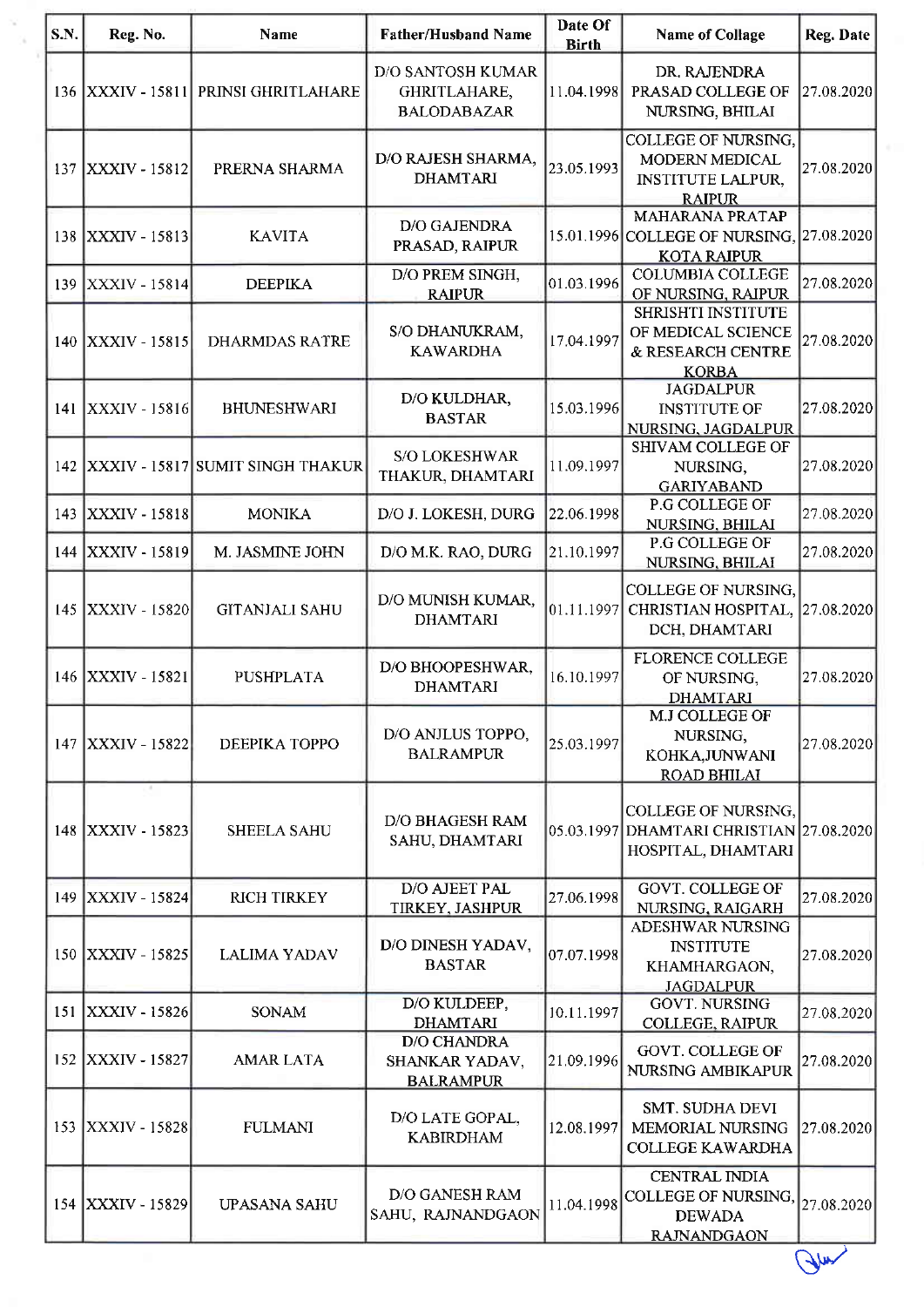| S.N. | Reg. No.             | <b>Name</b>                     | <b>Father/Husband Name</b>                       | Date Of<br><b>Birth</b> | Name of Collage                                                                      | Reg. Date  |
|------|----------------------|---------------------------------|--------------------------------------------------|-------------------------|--------------------------------------------------------------------------------------|------------|
|      | 155 XXXIV - 15830    | <b>AAYSHA PARVEEN</b>           | D/O HANIF KHAN,<br><b>BIJAPUR</b>                | 08.02.1996              | <b>ADESHWAR NURSING</b><br><b>INSTITUTE</b><br>KHAMHARGAON,<br><b>JAGDALPUR</b>      | 27.08.2020 |
|      | 156 XXXIV - 15831    | ASHISH PRASSANNO                | <b>S/O VARUN</b><br>PRASSANNO, MUNGELI           |                         | <b>COLLEGE OF NURSING,</b><br>10.10.1996 CHRISTIAN HOSPITAL,<br>DCH, DHAMTARI        | 27.08.2020 |
|      | 157 XXXIV - 15832    | <b>RASHMI GORE</b>              | <b>D/O BHAGIRATHI</b><br><b>GORE, KORBA</b>      | 28.08.1997              | <b>SHRISHTI INSTITUTE</b><br>OF MEDICAL SCIENCE<br>& RESEARCH CENTRE<br><b>KORBA</b> | 27.08.2020 |
| 158  | XXXIV - 15833        | <b>NIKITA</b>                   | <b>ASHOK PAIK</b>                                | 15.10.1996              | <b>RASTOGI COLLEGE OF</b><br>NURSING,<br><b>RAJNANDGAON</b>                          | 27.08.2020 |
| 159  | XXXIV - 15834        | <b>KANTI NAG</b>                | D/O DHARAM SAI NAG,<br><b>JASHPUR</b>            | 09.04.1998              | <b>CHHATTISGARH</b><br>NURSING COLLEGE,<br>RISALI, BHILAI                            | 27.08.2020 |
| 160  | XXXIV - 15835        | <b>RUKHMANI</b>                 | D/O RAI SINGH,<br><b>RAJNANDGAON</b>             | 11.02.1996              | RASTOGI COLLEGE OF<br>NURSING,<br><b>RAJNANDGAON</b>                                 | 27.08.2020 |
| 161  | <b>XXXIV - 15836</b> | <b>JYOTI BANJARE</b>            | D/O NAND KUMAR,<br><b>RAJNANDGAON</b>            | 31.03.1998              | <b>RASTOGI COLLEGE OF</b><br>NURSING,<br><b>RAJNANDGAON</b>                          | 27.08.2020 |
| 162  | <b>XXXIV - 15837</b> | TEJASWINI RATHORE               | D/O B S RATHORE,<br><b>BILASPUR</b>              | 01.01.1997              | <b>SMT. SUDHA DEVI</b><br>MEMORIAL NURSING<br><b>COLLEGE KAWARDHA</b>                | 27.08.2020 |
| 163  |                      | XXXIV - 15838 VANDANA PRAJAPATI | D/O MURARI RAM<br>PRAJAPATI,<br><b>BALRAMPUR</b> | 14.03.1997              | APOLLO COLLEGE OF<br>NURSING, ANJORA<br><b>DURG</b>                                  | 27.08.2020 |
| 164  | <b>XXXIV - 15839</b> | MONIKA RAJAK                    | D/O RAMESH PRASAD<br>RAJAK, KORIYA               | 06.08.1996              | M.J COLLEGE OF<br>NURSING,<br>KOHKA, JUNWANI<br><b>ROAD BHILAI</b>                   | 27.08.2020 |
|      | 165 XXXIV - 15840    | <b>MAMTA</b>                    | D/O RAMAYAN<br>KASHYAP, KORBA                    | 07.12.1997              | <b>SHRI</b><br>SHANKARACHARYA<br><b>COLLEGE OF NURSING</b><br><b>BHILAI</b>          | 27.08.2020 |
|      | 166 XXXIV - 15841    | <b>ANKITA DAS</b>               | D/O PARIMAL DAS,<br><b>RAIPUR</b>                | 20.09.1997              | <b>RITEE COLLEGE OF</b><br>NURSING,<br>CHHATAUNA, MANDIR<br><b>HASUAD RAIPUR</b>     | 27.08.2020 |
| 167  | XXXIV - 15842        | BHUWANESHWARI                   | <b>D/O TIKESHWAR</b><br>PATEL, MAHASAMUND        | 30.12.1997              | PRATIBHA INSTITUTE<br>OF NURSING MOWA,<br><b>RAIPUR</b>                              | 27.08.2020 |
|      | 168 XXXIV - 15843    | <b>LEENA PATEL</b>              | <b>D/O GANESH RAM</b><br>PATEL, RAIGARH          | 19.09.1997              | C.G COLLEGE OF<br>NURSING, RAIPUR                                                    | 27.08.2020 |
|      | 169 XXXIV - 15844    | ROSHNI SONA                     | D/O SHANKAR SONA,<br><b>DANTEWADA</b>            | 05.05.1996              | ADESHWAR NURSING<br><b>INSTITUTE, KANKER</b>                                         | 27.08.2020 |
|      | 170 XXXIV - 15845    | PADMA NAG                       | D/O SUDAN SINGH,<br><b>DANTEWADA</b>             | 31.01.1997              | ADESHWAR NURSING<br><b>INSTITUTE,</b><br>KHAMHARGAON,<br><b>JAGDALPUR</b>            | 27.08.2020 |
| 171  | XXXIV - 15846        | <b>KUMUDANI</b>                 | D/O KRISHNA RAM,<br><b>BALOD</b>                 | 18.02.1995              | <b>GOVT. COLLEGE OF</b><br>NURSING, DURG                                             | 27.08.2020 |
|      | 172   XXXIV - 15847  | <b>ALKA YADAV</b>               | D/O SHRIRAM YADAV,<br><b>KORBA</b>               | 20.11.1996              | <b>SHRISHTI INSTITUTE</b><br>OF MEDICAL SCIENCE<br>& RESEARCH CENTRE<br><b>KORBA</b> | 27.08.2020 |
|      |                      |                                 |                                                  |                         |                                                                                      | 44         |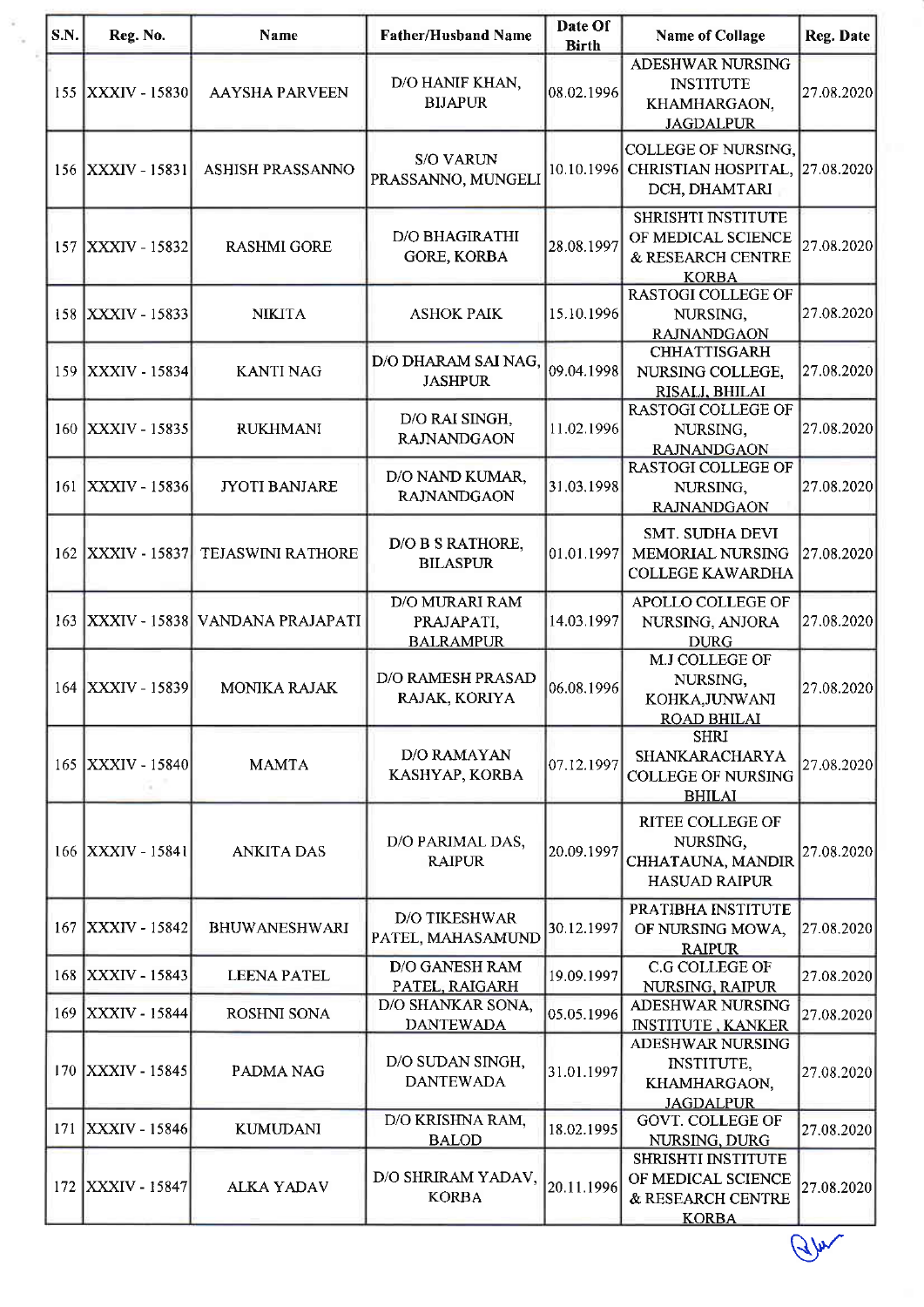| S.N. | Reg. No.             | <b>Name</b>                               | <b>Father/Husband Name</b>                         | Date Of<br><b>Birth</b> | <b>Name of Collage</b>                                                                    | Reg. Date  |
|------|----------------------|-------------------------------------------|----------------------------------------------------|-------------------------|-------------------------------------------------------------------------------------------|------------|
| 173  | <b>XXXIV - 15848</b> | NIRUPAMA URAON                            | <b>D/O DHANESHRAM</b><br>URAON, KORBA              | 04.05.1997              | <b>SHRISHTI INSTITUTE</b><br>OF MEDICAL SCIENCE<br>& RESEARCH CENTRE<br><b>KORBA</b>      | 27.08.2020 |
| 174  | <b>XXXIV - 15849</b> | <b>ALPANA TIGGA</b>                       | D/O JEEVAN KISHORE<br>TIGGA, KORBA                 | 10.03.1997              | <b>SHRISHTI INSTITUTE</b><br>OF MEDICAL SCIENCE<br>& RESEARCH CENTRE<br><b>KORBA</b>      | 27.08.2020 |
| 175  | XXXIV - 15850        | <b>GEETA</b>                              | D/O<br>CHANDRABHUSHAN,<br><b>BILASPUR</b>          | 09.08.1995              | <b>SHRISHTI INSTITUTE</b><br>OF MEDICAL SCIENCE<br>& RESEARCH CENTRE<br><b>KORBA</b>      | 27.08.2020 |
| 176  | <b>XXXIV - 15851</b> | ABHILASHA BARWA                           | D/O SULEMAN BARWA,<br><b>SURGUJA</b>               | 15.07.1997              | <b>GOVT. COLLEGE OF</b><br>NURSING BILASPUR                                               | 27.08.2020 |
| 177  | <b>XXXIV - 15852</b> | <b>SUSHMITA</b>                           | D/O S R MANDAVI,<br><b>BASTAR</b>                  | 11.06.1994              | <b>JAGDALPUR</b><br><b>INSTITUTE OF</b><br>NURSING, JAGDALPUR                             | 27.08.2020 |
| 178  | <b>XXXIV - 15853</b> | <b>KANTA</b>                              | D/O ASHOK,<br><b>RAJNANDGAON</b>                   | 28.06.1996              | <b>RASTOGI COLLEGE OF</b><br>NURSING,<br><b>RAJNANDGAON</b>                               | 27.08.2020 |
| 179  | XXXIV - 15854        | <b>KESHARI BAI</b><br><b>GURUPAHACHAN</b> | <b>D/O KRISHNA</b><br>GURUPAHACHAN,<br><b>DURG</b> | 25.11.1996              | APOLLO COLLEGE OF<br>NURSING, ANJORA<br><b>DURG</b>                                       | 27.08.2020 |
| 180  | XXXIV - 15855        | <b>ROSHANI</b>                            | D/O TIKARAM,<br><b>BALODABAZAR</b>                 | 21.05.1997              | <b>C.G COLLEGE OF</b><br>NURSING, RAIPUR                                                  | 27.08.2020 |
| 181  | <b>XXXIV - 15856</b> | <b>PINKI</b>                              | D/O RAMNATH,<br><b>BALODABAZAR</b>                 | 25.01.1996              | <b>COLLEGE OF NURSING,</b><br>MODERN MEDICAL<br><b>INSTITUTE LALPUR,</b><br><b>RAIPUR</b> | 27.08.2020 |
| 182  | XXXIV - 15857        | <b>NUTAN</b>                              | D/O MADHAV SINGH,<br><b>GARIYABAND</b>             | 10.02.1997              | <b>FLORENCE COLLEGE</b><br>OF NURSING,<br><b>DHAMTARI</b>                                 | 27.08.2020 |
|      | 183 XXXIV - 15858    | <b>JONSAN XAXA</b>                        | <b>S/O ISHWAR DATT</b><br>XAXA, JASHPUR            | 04.12.1996              | SHRISHTI INSTITUTE<br>OF MEDICAL SCIENCE<br>& RESEARCH CENTRE<br><b>KORBA</b>             | 27.08.2020 |
| 184  | XXXIV - 15859        | <b>SOHAGAN</b>                            | D/O NARAYAN SINGH,<br><b>KANKER</b>                | 16.06.1987              | <b>BHARAT INSTITUTE OF</b><br>NURSING,<br><b>DALLIRAJHARA</b>                             | 27.08.2020 |
| 185  | <b>XXXIV - 15860</b> | <b>MAMTA</b>                              | D/O REKHRAM,<br><b>MAHASAMUND</b>                  | 22.06.1997              | <b>AADARSH NURSING</b><br>INSTITUTE,<br>DATRENGA, RAIPUR                                  | 27.08.2020 |
| 186  | <b>XXXIV - 15861</b> | <b>ROMA SAHU</b>                          | <b>D/O PRAMOD KUMAR</b><br><b>SAHU, RAIPUR</b>     | 09.06.1996              | <b>AADARSH NURSING</b><br><b>INSTITUTE,</b><br>DATRENGA, RAIPUR                           | 27.08.2020 |
|      | 187 XXXIV - 15862    | PREETI SINGH                              | D/O TOMAR SINGH,<br><b>KANKER</b>                  | 12.09.1998              | <b>MARUTI INSTITUTE OF</b><br>NURSING,<br>DALLIRAJHARA,<br><b>BALOD</b>                   | 27.08.2020 |
| 188  | <b>XXXIV - 15863</b> | PREETI XALXO                              | D/O GEORGE XALXO,<br><b>JASHPUR</b>                | 08.08.1997              | <b>MAITRI COLLEGE OF</b><br>NURSING G. E ROAD<br><b>ANJORA DURG</b>                       | 27.08.2020 |
|      | 189 XXXIV - 15864    | <b>LALIM</b>                              | D/O VISHWAMBHAR,<br><b>RAJNANDGAON</b>             | 23.03.1996              | MAITRI COLLEGE OF<br><b>NURSING G. E ROAD</b><br><b>ANJORA DURG</b>                       | 27.08.2020 |
|      | 190 XXXIV - 15865    | <b>MAINA</b>                              | D/O PANNA LAL,<br>MAHASAMUND                       | 05.07.1997              | <b>GOVT. COLLEGE OF</b><br>NURSING, BILASPUR                                              | 27.08.2020 |
|      | 191 XXXIV - 15866    | <b>DEVANAND</b>                           | S/O PREM LAL,<br><b>BALODABAZAR</b>                | 16.10.1997              | G. G COLLEGE OF<br>NURSING, NEW<br><b>RAJENDRA NAGAR</b><br><b>RAIPUR</b>                 | 27.08.2020 |

 $\mathbb{U}$